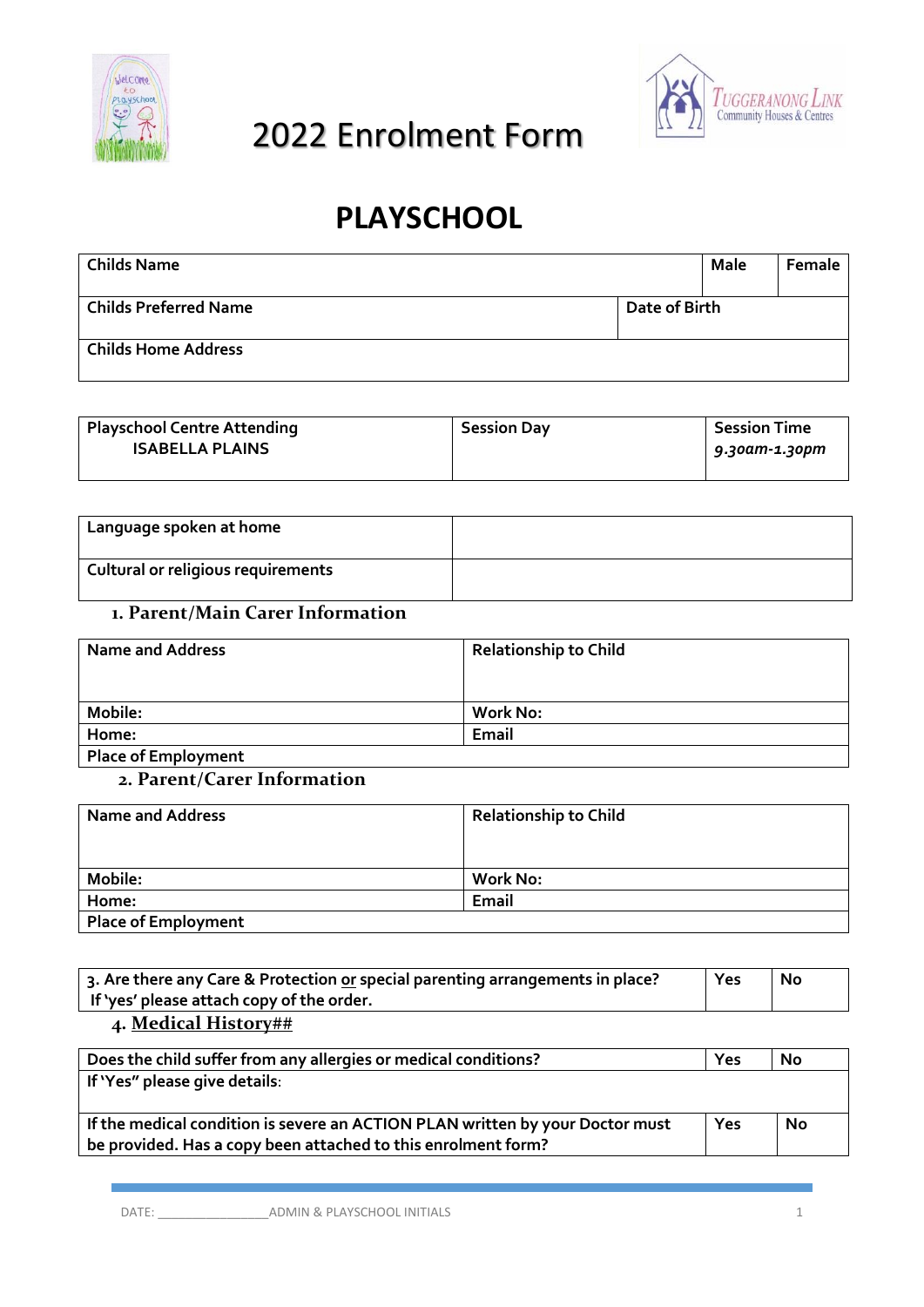| <b>Doctors Name</b>        | <b>Phone Number</b> |
|----------------------------|---------------------|
| <b>Address of Practice</b> |                     |

| Does your child take medication on a regular basis? | Yes | <b>No</b> |
|-----------------------------------------------------|-----|-----------|
| If yes, provide details                             |     |           |

| Does your child have any special needs or disability?                  | Yes | <b>No</b> |
|------------------------------------------------------------------------|-----|-----------|
| If yes, provide details                                                |     |           |
|                                                                        |     |           |
|                                                                        |     |           |
| Has your child been immunised? This information may be sourced from    | Yes | <b>No</b> |
| www.human services.gov.au 2 copies are required for enrolment          |     |           |
| If your child has not been immunised you must advise us ASAP<br>$\ast$ |     |           |

#### **Please complete the following Statement:**

I \_\_\_\_\_\_\_\_\_\_\_\_\_\_\_\_\_\_\_\_\_\_\_\_\_\_\_\_being the parent/legal guardian of\_\_\_\_\_\_\_\_\_\_\_\_\_\_\_\_\_\_\_\_\_\_\_\_\_\_

Agree that medical attention may be sought for my child if I am unable to be contacted and that in the event of an ambulance being required, I will be held wholly responsible for the payment of all costs incurred.

Signature: \_\_\_\_\_\_\_\_\_\_\_\_\_\_\_\_\_\_\_\_\_\_\_\_\_\_\_\_\_\_\_\_\_\_\_\_\_\_\_\_Date:\_\_\_\_\_\_\_\_\_\_\_\_\_\_\_\_

# **5. Authorised Contacts**

Please provide contact details of at least 2 other people that may at some stage during the year be required to bring or collect your child to/from Playschool. This list will also be used in the case of an emergency if we are unable to contact the person who signed the child in for the session. Parents are normally contacted first if not specifically advised of alternative priority.

| Contact<br>Priority | <b>Name and Address</b> | Relationship<br>to child | <b>Contact Number</b> | <b>ID/Drivers</b><br>licence no. |
|---------------------|-------------------------|--------------------------|-----------------------|----------------------------------|
| 1st                 |                         |                          |                       |                                  |
| 2 <sub>nd</sub>     |                         |                          |                       |                                  |
| 3rd                 |                         |                          |                       |                                  |

**Please Note: Prior written permission must be given to the playschool staff if you require someone not on the authorisation list to collect your child. All authorised people must be 18 years or over.**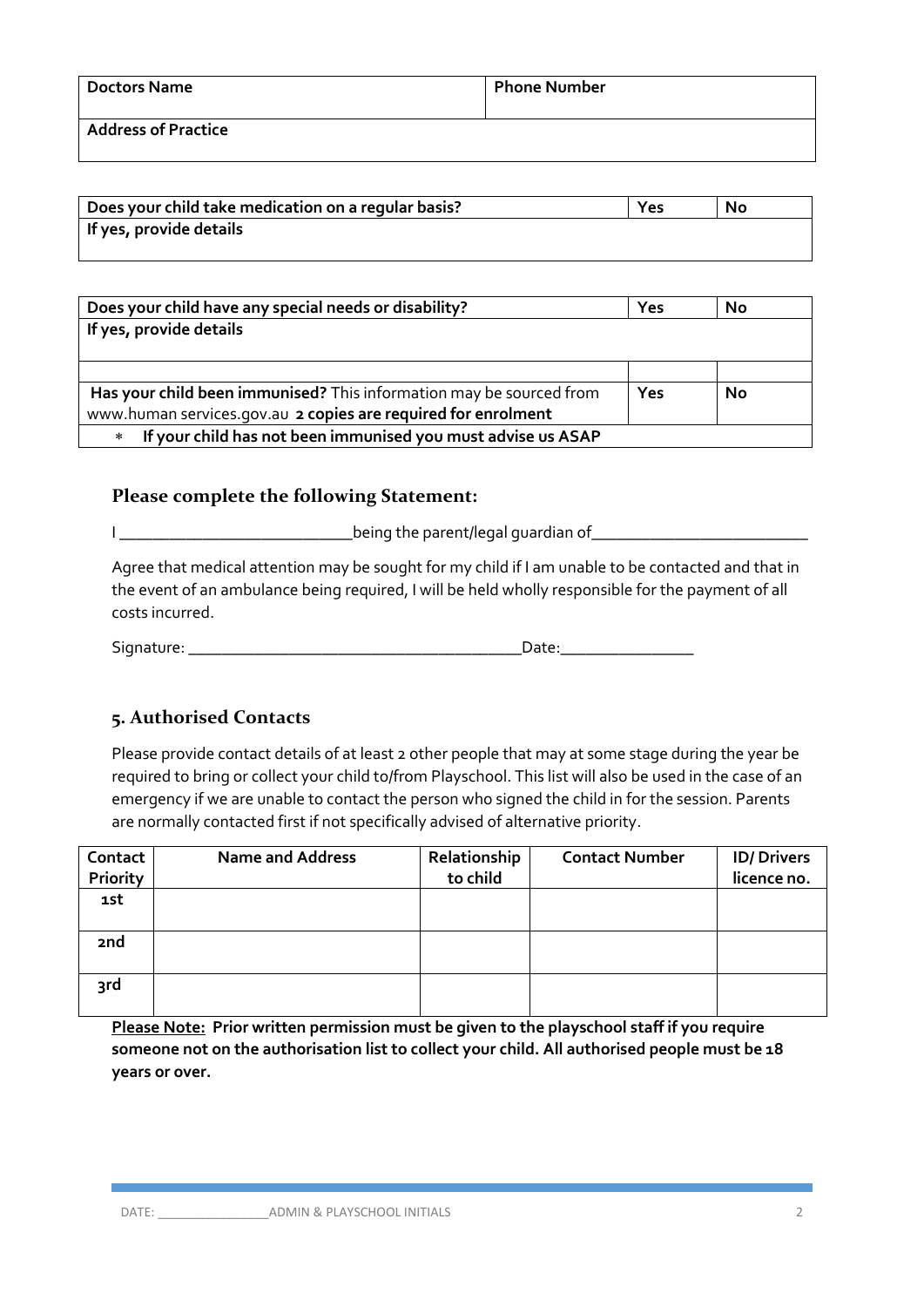#### **6. Local Walks**

I hereby give permission for my son/daughter to be taken on local walks in the immediate vicinity of the Playschool. I understand that I will be given prior notice of any such excursions.

| N.<br>__ | ີ | $\sim$ - $\sim$<br>-----<br>$\overline{\phantom{a}}$ |
|----------|---|------------------------------------------------------|
|          |   |                                                      |

# **7. Photographs**

I hereby give permission for photographs to be taken of my child during Playschool sessions. I understand that these photographs will only be used for display purposes within the centre.

If photographs are needed for any other reason (This includes our Facebook and website) throughout the year your written authorisation shall be sought beforehand.

| n.<br>ш. | $\sim$ $\sim$ $\sim$<br><br> | .<br>.טו כ<br>-<br>۰ |
|----------|------------------------------|----------------------|
|          |                              |                      |

# **8. Your Child- Interests, Cultural & Developmental Information**

Supplying answers to these questions ensures that we are able to design our Playschool experiences and activities to suit the children's specific needs and interests and respect your unique family's lifestyle. You are also most welcome to organise to meet with our Playschool staff to further discuss concerns or matters regarding your child.

| Who lives in the family home with<br>your child?                                               |  |
|------------------------------------------------------------------------------------------------|--|
| Eg. mums, dads, foster carer,                                                                  |  |
| single parent, grandparents etc                                                                |  |
| <b>Siblings &amp; Ages</b>                                                                     |  |
| Specific likes or dislikes/fears that<br>may affect their participation at<br>Playschool       |  |
| Any particular developmental<br>areas you would like the staff to<br>focus on with your child? |  |
| Current interests & sport activities                                                           |  |